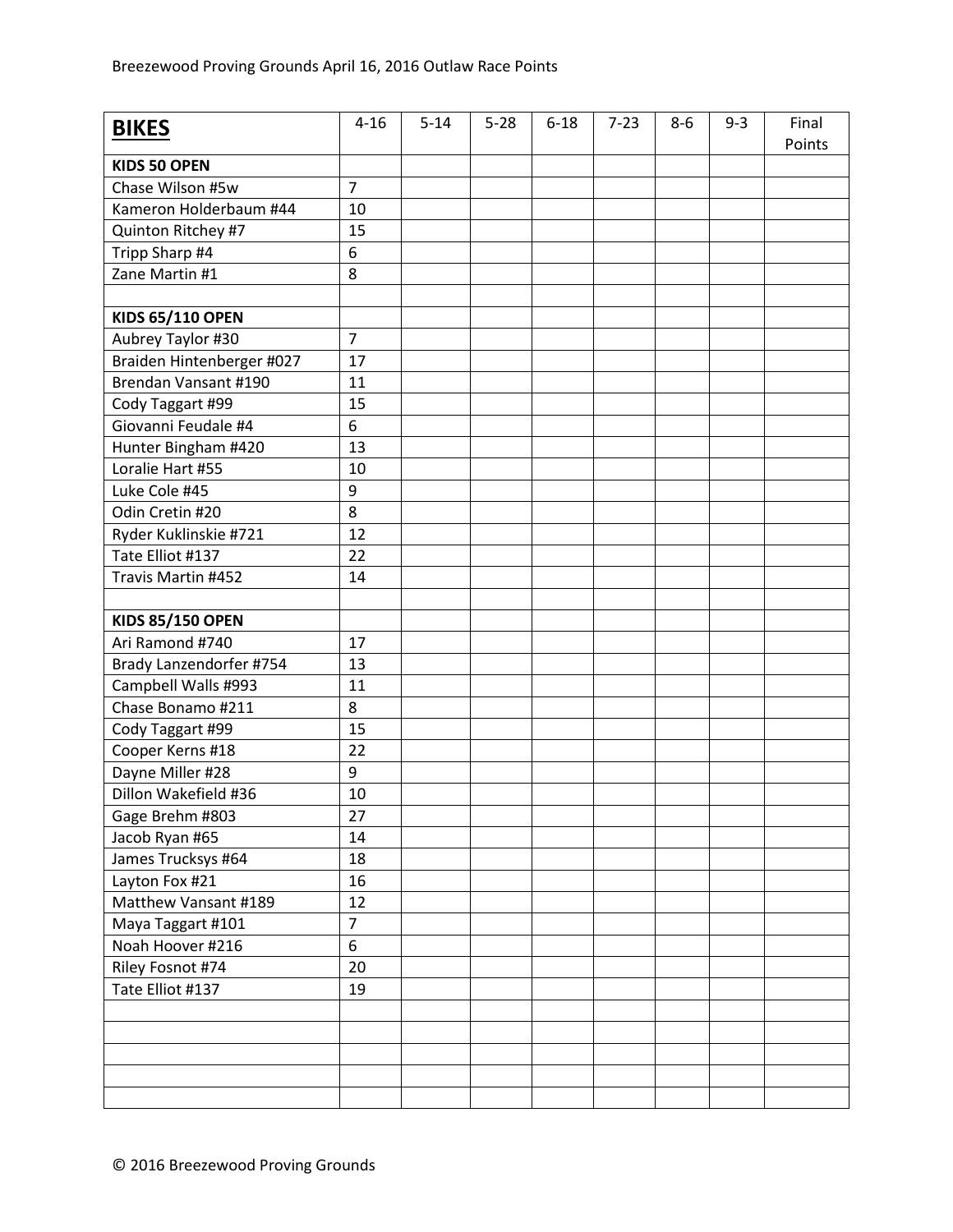| <b>Kool Boy</b>            |                |  |  |  |  |
|----------------------------|----------------|--|--|--|--|
| Alyssa Elliot #731         | 11             |  |  |  |  |
| Andrew Barnhart #841       | 12             |  |  |  |  |
| Ari Ramond #740            | $\overline{7}$ |  |  |  |  |
| Cameron Phomsopha #113     | 10             |  |  |  |  |
| Dustin Mallow #58          | 14             |  |  |  |  |
| Gage Stine #1              | 19             |  |  |  |  |
| Junior Cruz #23            | 8              |  |  |  |  |
| Seth Holderbaum #1         | 6              |  |  |  |  |
| Ty Claycomb #3             | 9              |  |  |  |  |
|                            |                |  |  |  |  |
| <b>OLD SCHOOL</b>          |                |  |  |  |  |
| <b>Brandon Minnich #3</b>  | 25             |  |  |  |  |
| Colton Walls #258          | 12             |  |  |  |  |
| Devin Lykens #04           | 17             |  |  |  |  |
| Dustin Mallow #58          | 20             |  |  |  |  |
| Eddie Byrd #8              | 10             |  |  |  |  |
| Gage Stine #1              | 18             |  |  |  |  |
| Jody Nevling #338          | 15             |  |  |  |  |
| John Selby #817            | 16             |  |  |  |  |
| Junior Cruz #23            | 14             |  |  |  |  |
| Michael Ashby #56          | $\overline{7}$ |  |  |  |  |
| Scott Myers #34            | 13             |  |  |  |  |
| Scott Taggart #103         | 8              |  |  |  |  |
| Steven Streletz #799       | 9              |  |  |  |  |
| Tyler Adams #710           | 11             |  |  |  |  |
|                            |                |  |  |  |  |
| <b>WOMEN OPEN</b>          |                |  |  |  |  |
| Alyssa Cobb #214           | $\overline{7}$ |  |  |  |  |
| Alyssa Elliot #731         | 15             |  |  |  |  |
| Amber Kesner #339          | 8              |  |  |  |  |
| <b>Britnee McMahon #7J</b> | 9              |  |  |  |  |
| Cassie Rupp #09            | 13             |  |  |  |  |
| Grace Payne #12            | 12             |  |  |  |  |
| Lindsey Randler #44        | 20             |  |  |  |  |
| Maya Taggart #101          | 6              |  |  |  |  |
| Rikki Brown #88            | 10             |  |  |  |  |
| Robyn Greer #919           | 11             |  |  |  |  |
|                            |                |  |  |  |  |
|                            |                |  |  |  |  |
|                            |                |  |  |  |  |
|                            |                |  |  |  |  |
|                            |                |  |  |  |  |
|                            |                |  |  |  |  |
|                            |                |  |  |  |  |
|                            |                |  |  |  |  |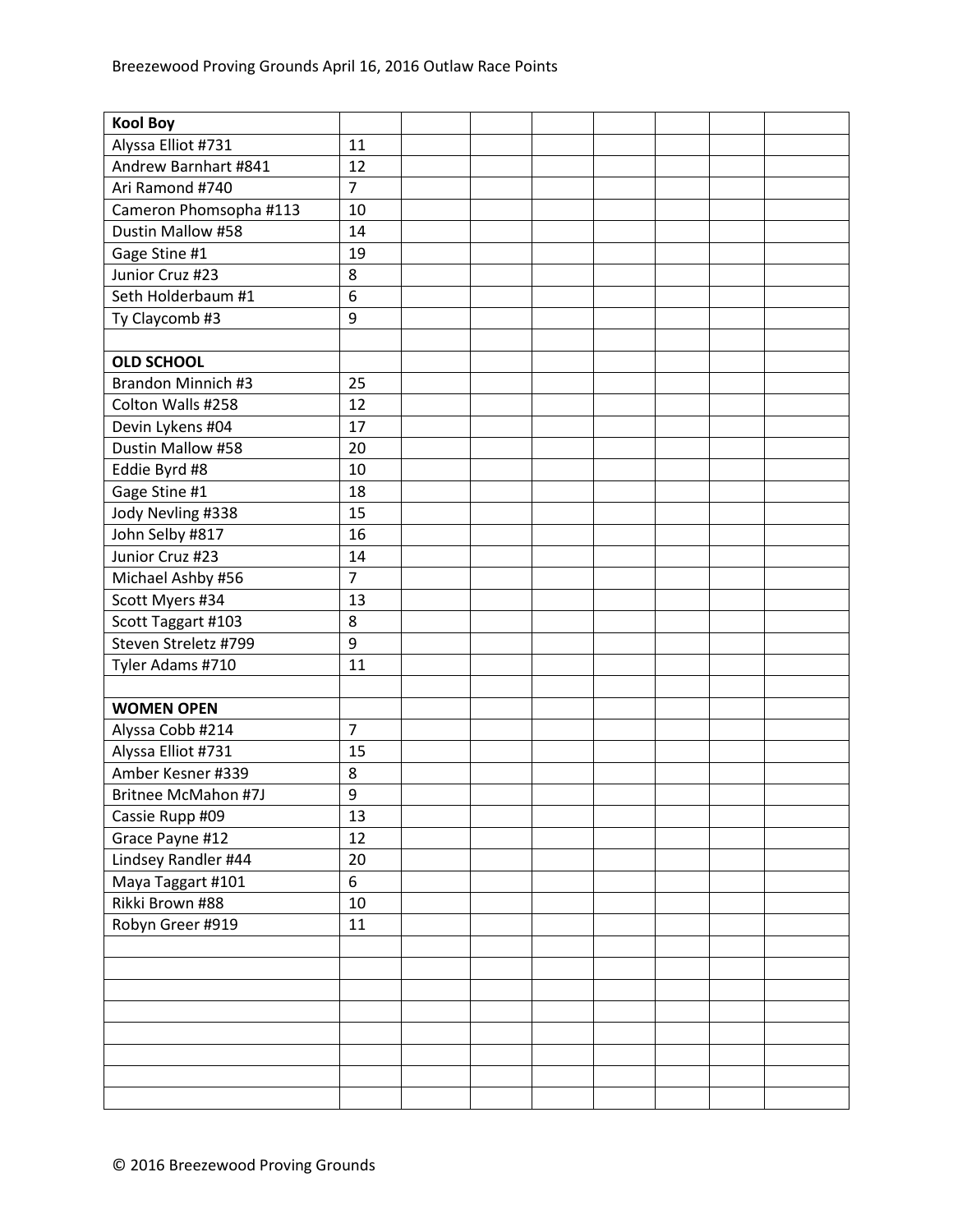| <b>250 BEGINNER</b>      |    |  |  |  |  |
|--------------------------|----|--|--|--|--|
| Andrew Barnhart #841     | 18 |  |  |  |  |
| Austin Crouse #11        | 13 |  |  |  |  |
| Boris Funk #41           | 22 |  |  |  |  |
| Brad Hopkin #973         | 32 |  |  |  |  |
| Brad Logsdon #22         | 17 |  |  |  |  |
| Bradey Parks #241        | 25 |  |  |  |  |
| Brady Chrisko #538       | 33 |  |  |  |  |
| <b>Brock Parshall #0</b> | 31 |  |  |  |  |
| Casey Randler #213       | 40 |  |  |  |  |
| Cody Johnston #72        | 16 |  |  |  |  |
| Curtis Hostetler #116    | 25 |  |  |  |  |
| Denise Gutiarraz #5      | 21 |  |  |  |  |
| Derek McMillen #81       | 18 |  |  |  |  |
| Dustin Clark #987        | 20 |  |  |  |  |
| Dustin Fetterman #2      | 17 |  |  |  |  |
| Dylan Voris #621         | 26 |  |  |  |  |
| Eric Waldon #107         | 20 |  |  |  |  |
| Hunter Biesinger #11     | 19 |  |  |  |  |
| Isaac Born #116          | 12 |  |  |  |  |
| Jacob Burger #716        | 28 |  |  |  |  |
| Jacob Mowry #44          | 8  |  |  |  |  |
| Jared McGill #54         | 35 |  |  |  |  |
| Jeremy Witner #7         | 30 |  |  |  |  |
| Joe Colbvert#128         | 29 |  |  |  |  |
| Jordan Connell #142      | 26 |  |  |  |  |
| Jordan Gebhardt #36      | 16 |  |  |  |  |
| Josh Beal #12            | 14 |  |  |  |  |
| Justin Hemings #22J      | 27 |  |  |  |  |
| Kavan Holderbaum ##110   | 23 |  |  |  |  |
| Kegan Landis #77         | 22 |  |  |  |  |
| Kirk Barb #427           | 14 |  |  |  |  |
| Kyle Morrow #827         | 21 |  |  |  |  |
| Logan Rmmel #133         | 15 |  |  |  |  |
| Matt Heacock #718        | 27 |  |  |  |  |
| Michael Ashby #56        | 33 |  |  |  |  |
| Morgan Cessna #730       | 19 |  |  |  |  |
| Nick Krulle #926         | 6  |  |  |  |  |
| Noah Franklin #197       | 15 |  |  |  |  |
| Oceus Guerra #777        | 10 |  |  |  |  |
| Sam Silfies #44          | 24 |  |  |  |  |
| Sammy Brink #21          | 23 |  |  |  |  |
| Scott Myers #34          | 31 |  |  |  |  |
| Seth Holderbaum #1       | 11 |  |  |  |  |
| Shawn Anders Jr #134     | 40 |  |  |  |  |
| Tanner Adams #729        | 32 |  |  |  |  |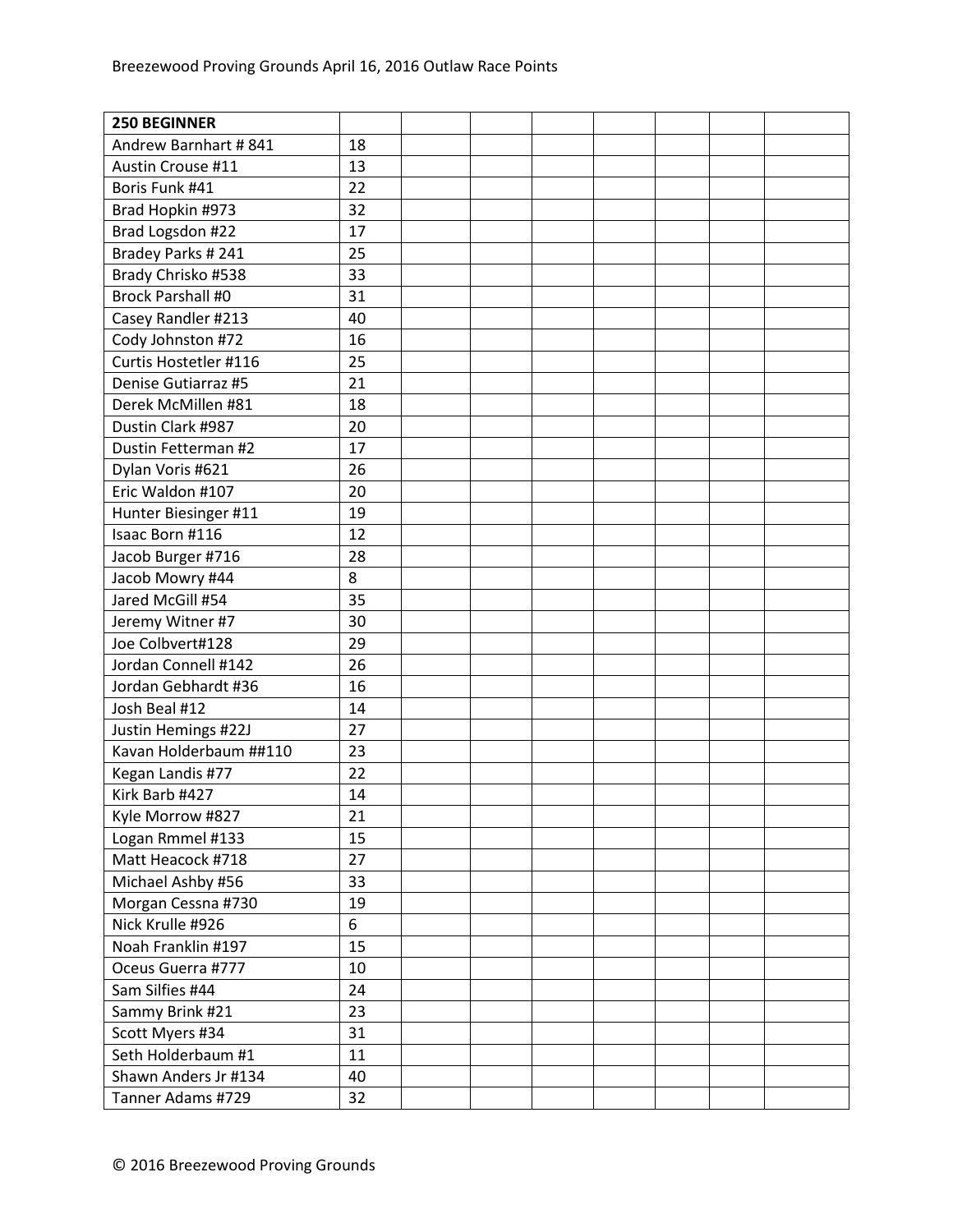| Tim Nell #717            | $\overline{7}$ |  |  |  |  |
|--------------------------|----------------|--|--|--|--|
| TJ Rhode #33             | 24             |  |  |  |  |
| Tommy Riccio #912        | 28             |  |  |  |  |
| Trenton Friend #799      | 9              |  |  |  |  |
| Trevor Black #32         | 29             |  |  |  |  |
| Tucker Coons #71         | 35             |  |  |  |  |
| Tyler Adams #710         | 30             |  |  |  |  |
|                          |                |  |  |  |  |
| <b>450 BEGINNER</b>      |                |  |  |  |  |
| Aiden Helmick #694       | 27             |  |  |  |  |
| Austin Karlinsey #111    | 11             |  |  |  |  |
| Brandon Beam #103        | 19             |  |  |  |  |
| Brandon Ickes #256       | 21             |  |  |  |  |
| <b>Brock Darshall #0</b> | 15             |  |  |  |  |
| Bryce Mathers #726       | 9              |  |  |  |  |
| Cadan Burke #420         | 14             |  |  |  |  |
| Casey Randler #213       | 32             |  |  |  |  |
| Colton Walls #258        | 12             |  |  |  |  |
| Dakota Peters #5         | 10             |  |  |  |  |
| Dan Loomis #24           | 18             |  |  |  |  |
| Dayman Ramsey #99        | 11             |  |  |  |  |
| Dylan Voris #621         | 17             |  |  |  |  |
| Ferdy Merano #920        | 25             |  |  |  |  |
| Heath Himes #331         | 20             |  |  |  |  |
| Jacob Burger #716        | 22             |  |  |  |  |
| Jake Lowe #331           | 8              |  |  |  |  |
| Jeremy Whited #835       | 14             |  |  |  |  |
| John Flesner #7          | 24             |  |  |  |  |
| Justin Hemmings #22J     | 26             |  |  |  |  |
| Kalim Snowberger #724    | 9              |  |  |  |  |
| Kavan Holderbawn #110    | 21             |  |  |  |  |
| Kevin Bratton #17        | 25             |  |  |  |  |
| Kurt Vail #913           | 16             |  |  |  |  |
| Kyle Morrow #827         | 15             |  |  |  |  |
| Laetten Park #84         | 10             |  |  |  |  |
| Lance Hughes #4          | 8              |  |  |  |  |
| Manuel Ramos #983        | $\overline{7}$ |  |  |  |  |
| Mason Guelich #691       | 16             |  |  |  |  |
| Nick Feudale #94         | 18             |  |  |  |  |
| Riley Schaffer #827      | 22             |  |  |  |  |
| Ryan Novella #3          | 13             |  |  |  |  |
| Sammy Brink #21          | 13             |  |  |  |  |
| Scott Myers #34          | 28             |  |  |  |  |
| Tanner Adams #729        | 23             |  |  |  |  |
| Travis Ritter #420       | 12             |  |  |  |  |
| Trent Bertothy #6        | 24             |  |  |  |  |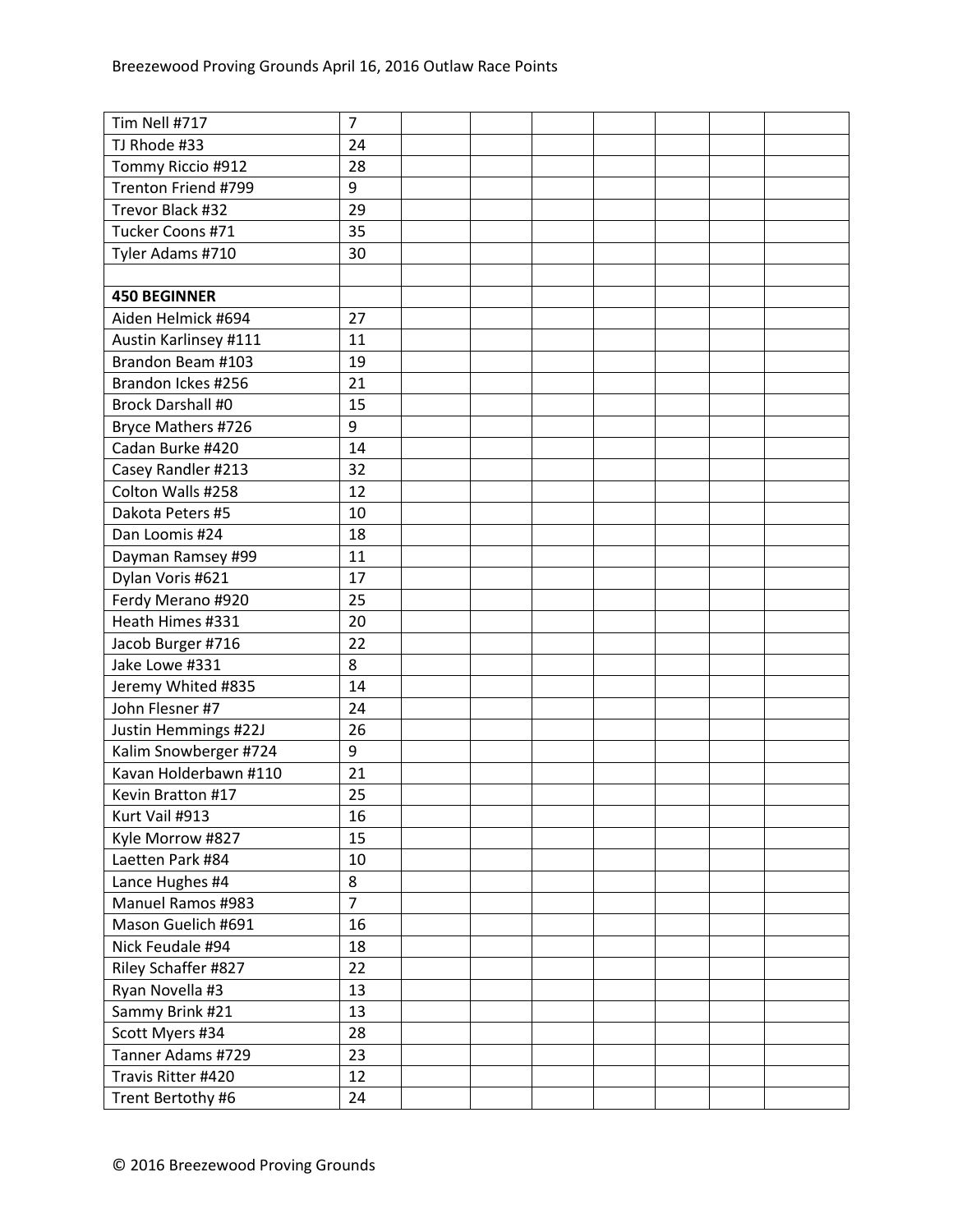| Trenton Russler #212    | 33             |  |  |  |  |
|-------------------------|----------------|--|--|--|--|
| Tucker Coons #71        | 23             |  |  |  |  |
| Ty Claycomb #3          | 17             |  |  |  |  |
| Tyler Adams #710        | 19             |  |  |  |  |
| Zach Wendt #293         | 20             |  |  |  |  |
|                         |                |  |  |  |  |
| <b>250 INTERMEDIATE</b> |                |  |  |  |  |
| Aaron Dravk #607        | 18             |  |  |  |  |
| Brendan Black #41       | 16             |  |  |  |  |
| Cameron Phomsopha #113  | 10             |  |  |  |  |
| Chance Watro #97        | 25             |  |  |  |  |
| Dalton Snook #3         | 15             |  |  |  |  |
| David Langston #32      | $\overline{7}$ |  |  |  |  |
| Drew Kibler #29         | 22             |  |  |  |  |
| Eric Straub #38         | 26             |  |  |  |  |
| Gage Stine #1           | 21             |  |  |  |  |
| Grant Garber #217       | 23             |  |  |  |  |
| Jason Simpson #12       | 20             |  |  |  |  |
| John Selby #817         | 24             |  |  |  |  |
| Kevin Clark #87         | 17             |  |  |  |  |
| Mark Compton #423       | 19             |  |  |  |  |
| Matt Funk #37           | 11             |  |  |  |  |
| Mike Novella #319       | 12             |  |  |  |  |
| Nathan Brown #511       | 8              |  |  |  |  |
| Ryan Taylor #24         | 14             |  |  |  |  |
| Scott Clapper #60       | 34             |  |  |  |  |
| Stash Breinich #158     | 9              |  |  |  |  |
| Tucker Hake #481        | 13             |  |  |  |  |
| Vincent Harrison #297   | 27             |  |  |  |  |
| Wyatt Johnson #x        | 29             |  |  |  |  |
|                         |                |  |  |  |  |
| <b>450 INTERMADIATE</b> |                |  |  |  |  |
| Aaron Dravk #607        | 26             |  |  |  |  |
| Austin Hollen #224      | 13             |  |  |  |  |
| Brett Pochet #22        | 23             |  |  |  |  |
| Calob Walls #259        | 20             |  |  |  |  |
| Cameron Phomsopha #113  | 10             |  |  |  |  |
| Cody Johnson #31        | 35             |  |  |  |  |
| Collin Karch #73        | 25             |  |  |  |  |
| Curt Wilson #23         | 27             |  |  |  |  |
| Eric Straub #38         | 22             |  |  |  |  |
| Frank Schaetzke #19     | 19             |  |  |  |  |
| Justin Howell #177      | 16             |  |  |  |  |
| Kevin Clark #87         | 12             |  |  |  |  |
| Mason Logue #527        | 11             |  |  |  |  |
| Mike Feather #447       | 17             |  |  |  |  |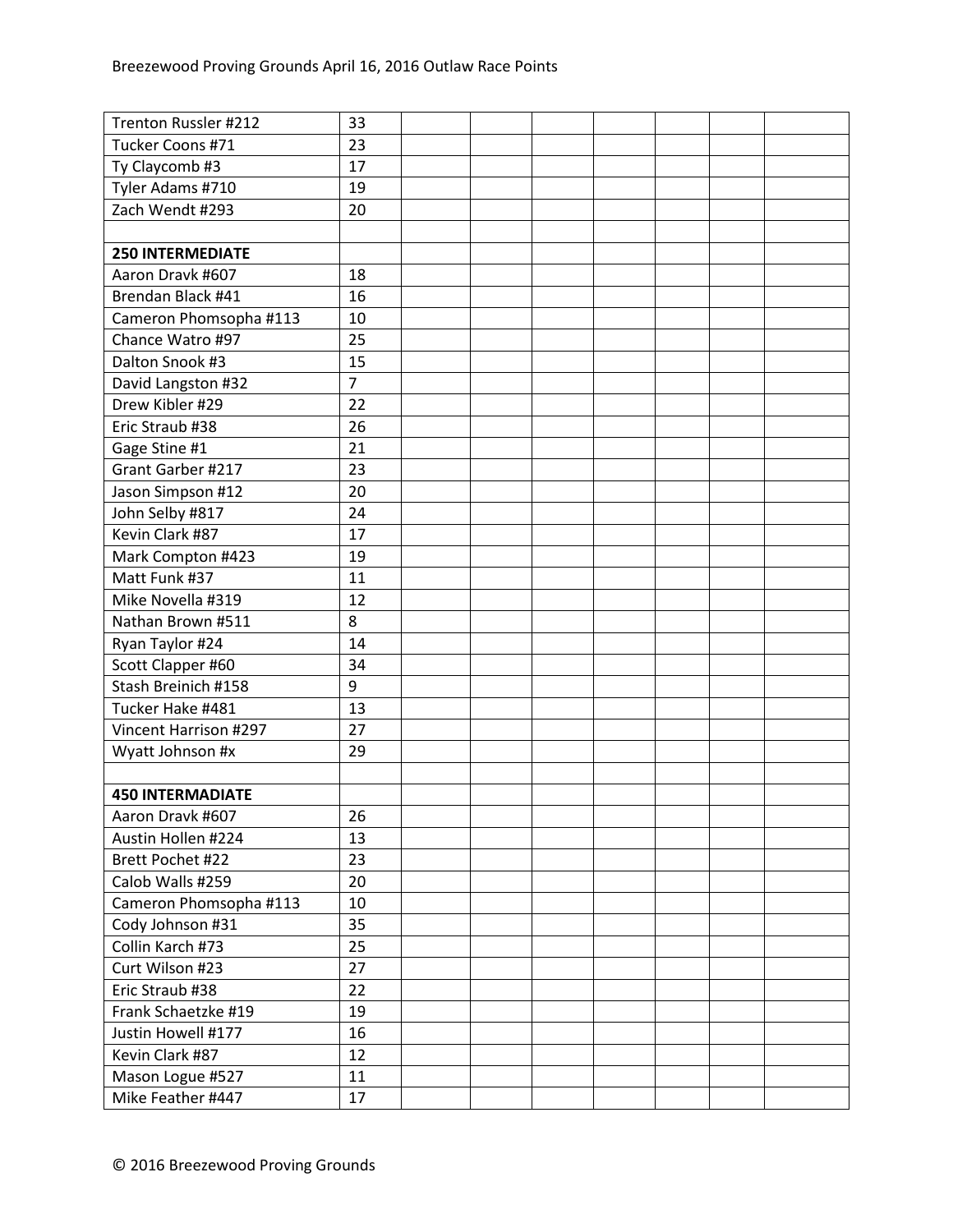| Mike Payne #75         | 24               |  |  |  |  |
|------------------------|------------------|--|--|--|--|
| Ryan Taylor #24        | 15               |  |  |  |  |
| Scott Clapper #680     | 28               |  |  |  |  |
| Shane Benitz #556      | $9\,$            |  |  |  |  |
| Shawn Spakman #156     | 18               |  |  |  |  |
| Tucker Hake #481       | 14               |  |  |  |  |
| Zach Coons #69         | 30               |  |  |  |  |
| Zach Habegger #256     | 21               |  |  |  |  |
|                        |                  |  |  |  |  |
| 250 ADVANCED           |                  |  |  |  |  |
| A.J. Houser #195       | 8                |  |  |  |  |
| Brandon Minnich #3     | 9                |  |  |  |  |
| Bret Shipley #702      | $\overline{7}$   |  |  |  |  |
| Cory Gilliam #217      | 11               |  |  |  |  |
| Scott Martin #45       | 6                |  |  |  |  |
| Scotty Clark #295      | 16               |  |  |  |  |
|                        |                  |  |  |  |  |
| <b>450 ADVANCED</b>    |                  |  |  |  |  |
| A.J. Houser #951       | 6                |  |  |  |  |
| Austin Monk #17        | $\overline{7}$   |  |  |  |  |
| Braxdyn Landrum #40    | 8                |  |  |  |  |
| Bret Shipley #702      | 14               |  |  |  |  |
| Cory Gilliam #217      | 11               |  |  |  |  |
| Josh Howser #718       | 19               |  |  |  |  |
| Josh Wilt #781         | 10               |  |  |  |  |
| Scotty Clark #295      | 12               |  |  |  |  |
| Trent Yoder #428       | 9                |  |  |  |  |
|                        |                  |  |  |  |  |
| VET OPEN 30+           |                  |  |  |  |  |
| Alan Bonamo#421        | 26               |  |  |  |  |
| Chad Fuller #626       | 21               |  |  |  |  |
| Darnell Hurst #517     | 12               |  |  |  |  |
| Denise Gutiarraz #5    | 15               |  |  |  |  |
| Drew Kible #211        | 23               |  |  |  |  |
| Ferdy Medrano #920     | 22               |  |  |  |  |
| Frank Schetzke #19     | 20               |  |  |  |  |
| Jeremy Dube #15        | $\boldsymbol{9}$ |  |  |  |  |
| Justin Schrengost #718 | 6                |  |  |  |  |
| Kim Phomsopha #99      | 10               |  |  |  |  |
| Manuel Ramos #983      | $\overline{7}$   |  |  |  |  |
| Matt Grove #472        | 11               |  |  |  |  |
| Matt Heacock #718      | 8                |  |  |  |  |
| Mike Kerns #733        | 16               |  |  |  |  |
| Mike Martin #4         | 18               |  |  |  |  |
| Mike Novella #319      | 13               |  |  |  |  |
| Paul Hrbochak #735     | 24               |  |  |  |  |
|                        |                  |  |  |  |  |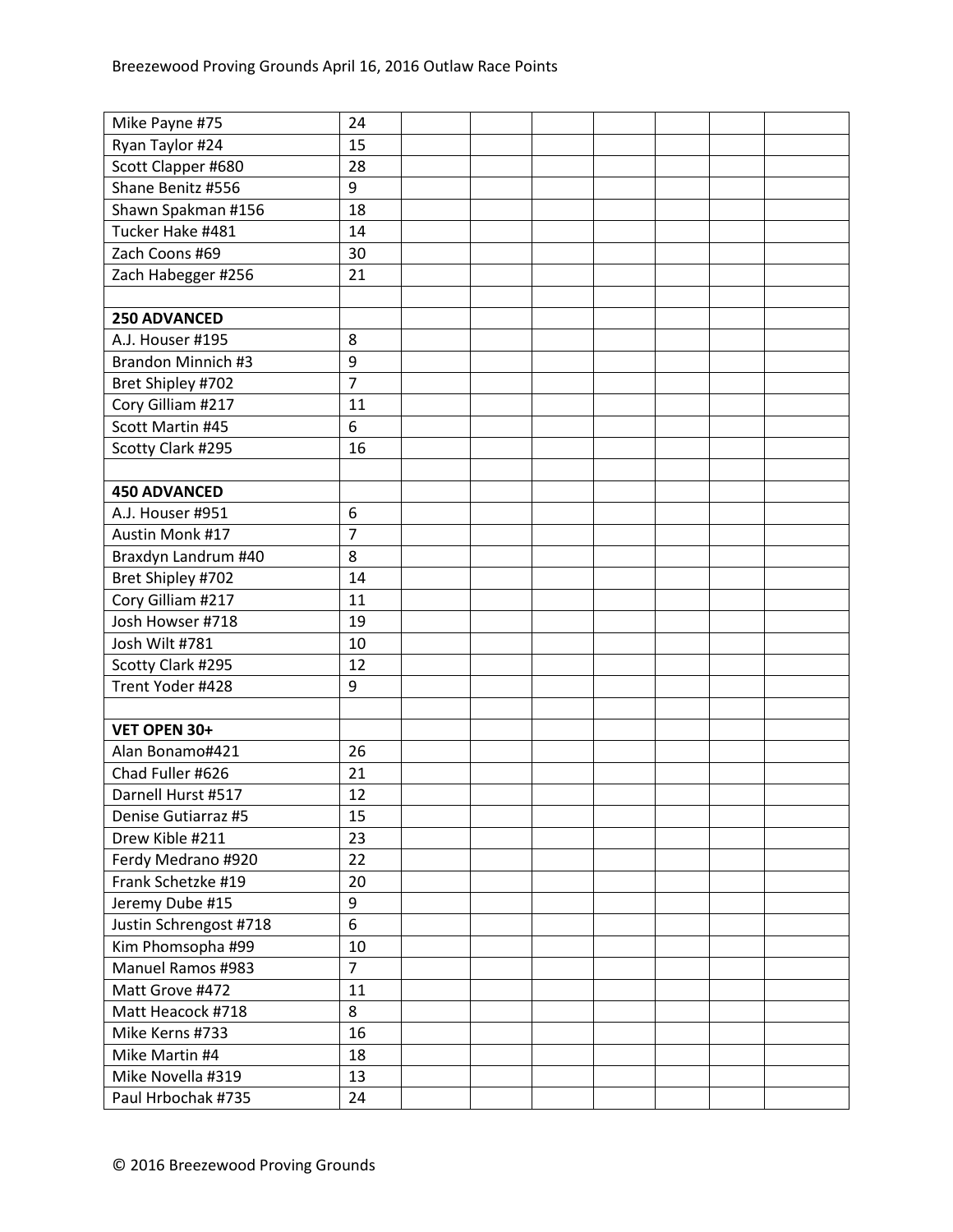| Ron Heidel #621         | 19               |  |  |  |  |
|-------------------------|------------------|--|--|--|--|
| Scoob Lanzendorfer #754 | 17               |  |  |  |  |
| Scott Martin #45        | 14               |  |  |  |  |
| Zach Coons #69          | 31               |  |  |  |  |
|                         |                  |  |  |  |  |
| <b>SENIOR OPEN 45+</b>  |                  |  |  |  |  |
| Bill Lauver #442        | 10               |  |  |  |  |
| Dirk Yoder #428         | 6                |  |  |  |  |
| Don Breinich #457       | $\overline{7}$   |  |  |  |  |
| Don Faulkner #13        | 8                |  |  |  |  |
| Greg Lykens #04         | 21               |  |  |  |  |
| Jody Nevling #338       | 9                |  |  |  |  |
| Mark Howser #117        | 13               |  |  |  |  |
| Paul Hrubochak #735     | 14               |  |  |  |  |
| Rick Brown #88          | 12               |  |  |  |  |
| Scott McGill #618       | 16               |  |  |  |  |
| Trevor Graham #7        | 11               |  |  |  |  |
|                         |                  |  |  |  |  |
| <b>PIT BIKE OPEN</b>    |                  |  |  |  |  |
| Andy Rook #31           | 6                |  |  |  |  |
| Dayman Ramsey #99       | 8                |  |  |  |  |
| JJ Massicot #28         | 13               |  |  |  |  |
|                         |                  |  |  |  |  |
| <b>QUADS</b>            |                  |  |  |  |  |
|                         |                  |  |  |  |  |
|                         |                  |  |  |  |  |
| <b>KIDS 50-70 OPEN</b>  |                  |  |  |  |  |
| Jayden Schiffer #16     | $\overline{7}$   |  |  |  |  |
| Zach Notarianni #9      | 12               |  |  |  |  |
|                         |                  |  |  |  |  |
| <b>KIDS 90-125 OPEN</b> |                  |  |  |  |  |
| Adison Chornak #127     | 10               |  |  |  |  |
| Cameron Bash #36        | 12               |  |  |  |  |
| Dhylan Miller #16       | 9                |  |  |  |  |
| Jake Colson #4          | 17               |  |  |  |  |
| Jayden Russell #14      | $\boldsymbol{6}$ |  |  |  |  |
| Seth Jaffe #329         | $\overline{7}$   |  |  |  |  |
| Vincent Dillon #54      | 8                |  |  |  |  |
|                         |                  |  |  |  |  |
| 200/300 OPEN            |                  |  |  |  |  |
| Benny Franks #37        | 8                |  |  |  |  |
| Felecha Dashem #2       | $\boldsymbol{6}$ |  |  |  |  |
| Kian Kissinger #119     | 15               |  |  |  |  |
| Max Schiffer #14        | 10               |  |  |  |  |
| Tyler Notarianni #6     | $\overline{7}$   |  |  |  |  |
|                         |                  |  |  |  |  |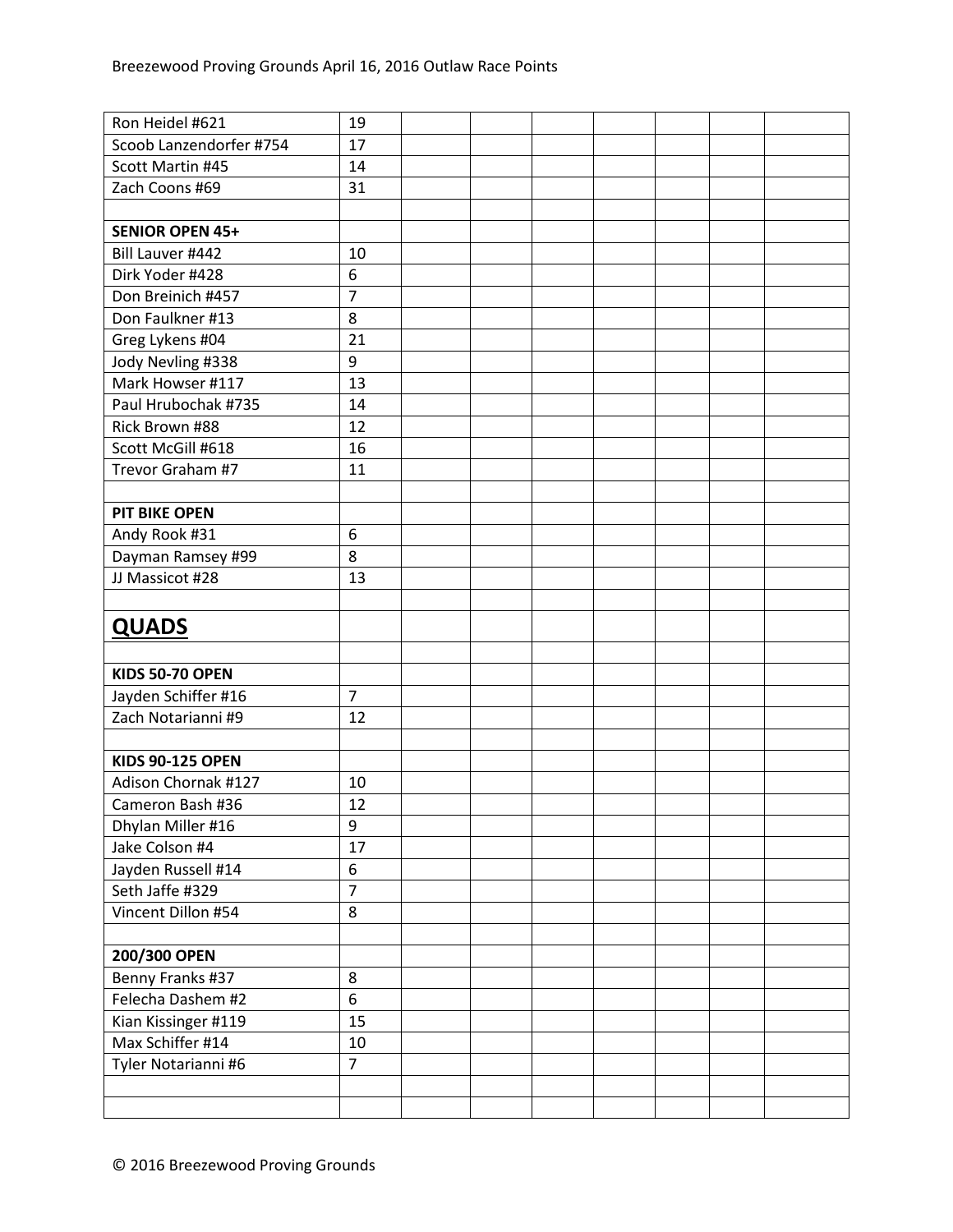| <b>400 OPEN</b>              |                |  |  |  |  |
|------------------------------|----------------|--|--|--|--|
| Dillon Adams #19             | 6              |  |  |  |  |
| Jacob Ryan #75               | 15             |  |  |  |  |
| Kaden Gingras #003           | 10             |  |  |  |  |
| Miles Major #100             | $\overline{7}$ |  |  |  |  |
| Robert Morris #450           | 8              |  |  |  |  |
|                              |                |  |  |  |  |
| <b>BEGINNER OPEN 450</b>     |                |  |  |  |  |
| Andrew Knapp #1              | 8              |  |  |  |  |
| Andy Barton #00              | 8              |  |  |  |  |
| Chad Lukenbaugh #22          | 9              |  |  |  |  |
| Chris Daub #1                | $\overline{7}$ |  |  |  |  |
| Cody Rush #081               | 15             |  |  |  |  |
| Corey Zanenski #11           | 13             |  |  |  |  |
| Dante Leone #89              | 11             |  |  |  |  |
| Donovan Weaver #2            | 17             |  |  |  |  |
| Dylan Driskel #149           | 14             |  |  |  |  |
| Garrett Weaver #56           | 22             |  |  |  |  |
| Howard Lowe #01              | 13             |  |  |  |  |
| Joe Caruso #22x              | 6              |  |  |  |  |
| Kyle Denkobich #7            | 17             |  |  |  |  |
| Liam Johnson #x              | $\overline{7}$ |  |  |  |  |
| Mark Smith #11x              | 14             |  |  |  |  |
| Matt Smith #99               | 10             |  |  |  |  |
| Max Bittinger #373           | 9              |  |  |  |  |
| Ryan Porch #319              | 12             |  |  |  |  |
| Ryan Shell #3                | 15             |  |  |  |  |
| Strett Ryan #15              | 10             |  |  |  |  |
| Taylor Olsen #88             | 11             |  |  |  |  |
| Trevor Bulgar #004           | 22             |  |  |  |  |
| Tyler Rohrbaugh #4           | 12             |  |  |  |  |
| Tyler Vaughn #177            | 6              |  |  |  |  |
|                              |                |  |  |  |  |
| <b>INTERMEDIATE OPEN 450</b> |                |  |  |  |  |
| Brayden Bonsall #512         | 10             |  |  |  |  |
| Brock Jumper #112            | 18             |  |  |  |  |
| Cody Naugle #62              | 10             |  |  |  |  |
| Cole Wertz #21               | 14             |  |  |  |  |
| Colton Bloser #00            | 8              |  |  |  |  |
| Dayton Buhrman #56           | 6              |  |  |  |  |
| Drew Flinchum #101           | $\overline{7}$ |  |  |  |  |
| Dylan Hangst #151            | 9              |  |  |  |  |
| Hunter Grimes #758           | 13             |  |  |  |  |
| John Fowler #01              | 6              |  |  |  |  |
| Jonathan Blemler #326        | 12             |  |  |  |  |
| Jordan Williard #010         | 9              |  |  |  |  |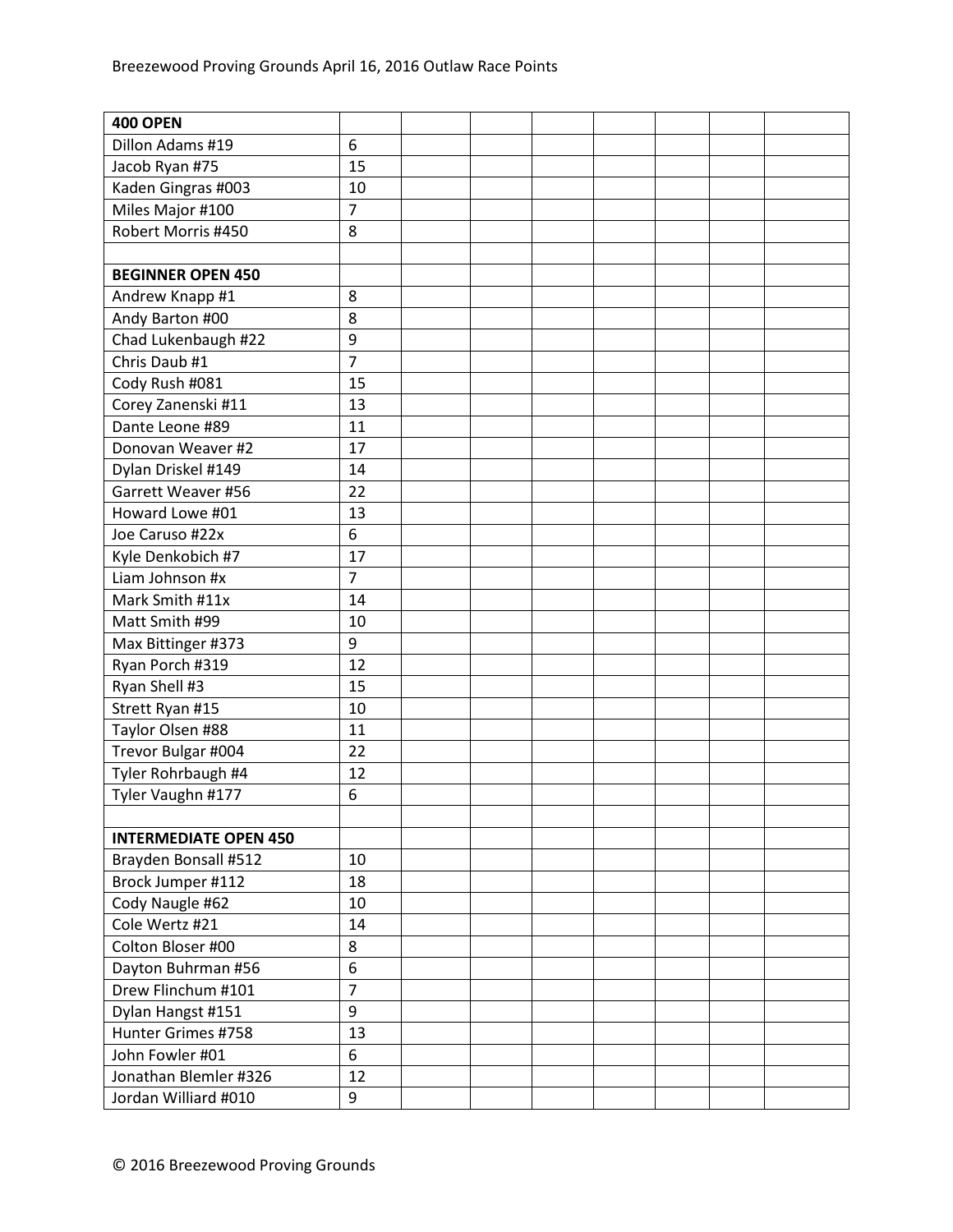| Josh Whetstone #02       | 11             |  |  |  |  |
|--------------------------|----------------|--|--|--|--|
| Kyle Diehl #22D          | 11             |  |  |  |  |
| Mike Briscoe #91         | 8              |  |  |  |  |
| Ryan Fosnot #749         | 19             |  |  |  |  |
| Travis Loring #28        | $\overline{7}$ |  |  |  |  |
|                          |                |  |  |  |  |
| <b>ADVANCED OPEN 450</b> |                |  |  |  |  |
| Brandon Krone #897       | 6              |  |  |  |  |
| Brenton Stein #28        | 8              |  |  |  |  |
| Justin Feight #297       | 11             |  |  |  |  |
| Kyle Dibert #5           | $\overline{7}$ |  |  |  |  |
| Nick Moser #77           | 16             |  |  |  |  |
| Ty Gehman #113           | 9              |  |  |  |  |
|                          |                |  |  |  |  |
| <b>WOMEN OPEN</b>        |                |  |  |  |  |
| Ashley Imler #6          | 18             |  |  |  |  |
| Emily Ramond #202        | $\overline{7}$ |  |  |  |  |
| Jen Notarianni #104      | 8              |  |  |  |  |
| Maddie Hill #505         | 9              |  |  |  |  |
| Madison Lukasik #8       | 11             |  |  |  |  |
| Mary Beth Mampel #78     | 6              |  |  |  |  |
| Shelby Cobrando #55      | 13             |  |  |  |  |
| Tabby Hushon #4          | 10             |  |  |  |  |
|                          |                |  |  |  |  |
| VET OPEN 30+             |                |  |  |  |  |
| Bill Haer #66            | 6              |  |  |  |  |
| Daryl Rhine #45          | $\overline{7}$ |  |  |  |  |
| Howard Dashem #606       | 8              |  |  |  |  |
| John Shank #820          | 11             |  |  |  |  |
| Mike Briscoe #91         | 16             |  |  |  |  |
| Travis Loring #28        | 9              |  |  |  |  |
|                          |                |  |  |  |  |
| <b>TRIKES</b>            |                |  |  |  |  |
|                          |                |  |  |  |  |
| 350X                     |                |  |  |  |  |
| Chris Cipoletti #247     | 8              |  |  |  |  |
| Chris Headley #889       | 14             |  |  |  |  |
| Daniel Patterson #13     | $\overline{7}$ |  |  |  |  |
| Dave Ridgeway #131       | 15             |  |  |  |  |
| DJ Stevenson #54         | 10             |  |  |  |  |
| Josh Gettemy#819         | 12             |  |  |  |  |
| Kerry Schmelze #777      | 6              |  |  |  |  |
| Lee Marker #5            | 22             |  |  |  |  |
| Mike Ruane #007          | 11             |  |  |  |  |
| Ruston Renn #69          | 13             |  |  |  |  |
| Sean Ridgeway #314       | 17             |  |  |  |  |
|                          |                |  |  |  |  |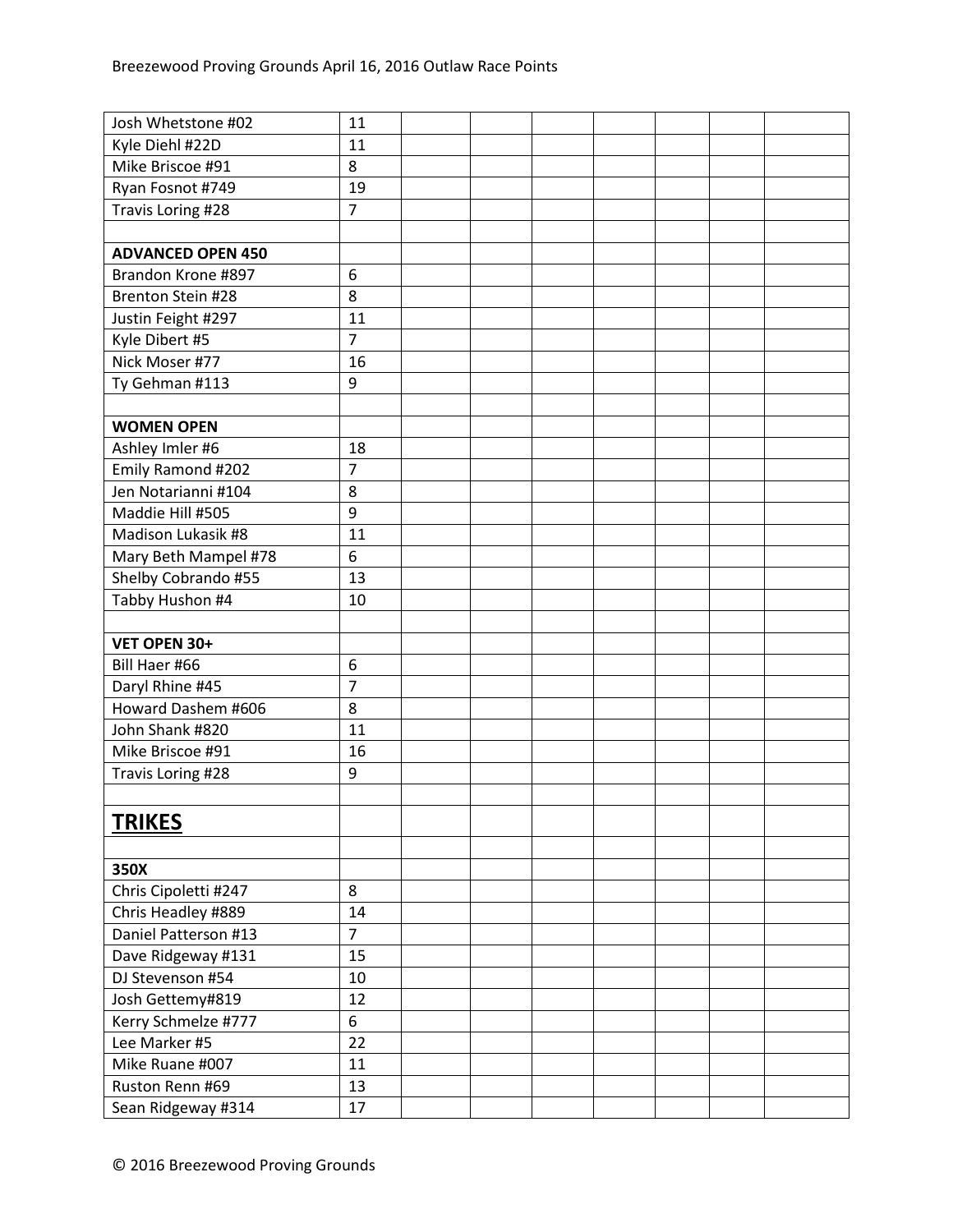| Steven Jacoby #17x        | 9                |  |  |  |  |
|---------------------------|------------------|--|--|--|--|
|                           |                  |  |  |  |  |
| 200X                      |                  |  |  |  |  |
| Bryan Ditch #97           | 19               |  |  |  |  |
| Chris Cipoletti #247      | 11               |  |  |  |  |
| Cody Walls #007           | 8                |  |  |  |  |
| Cory Owenburg #22         | 12               |  |  |  |  |
| DJ Stevenson #54          | 15               |  |  |  |  |
| Frank Berry #732          | 6                |  |  |  |  |
| Isaiah Marker #12         | 13               |  |  |  |  |
| Josh Kravchak #21         | 17               |  |  |  |  |
| Josh Myers #31            | $\overline{7}$   |  |  |  |  |
| Missy Rapuso #13          | 9                |  |  |  |  |
| Ray Eldridge #747         | 14               |  |  |  |  |
| Ross Massa #39            | 16               |  |  |  |  |
| Sean Ridgeway #314        | 24               |  |  |  |  |
| Terry Schmelzle #1985     | 10               |  |  |  |  |
|                           |                  |  |  |  |  |
| <b>2 STROKE OPEN</b>      |                  |  |  |  |  |
| Alan Pack #30             | 8                |  |  |  |  |
| Dave Swinger #520         | $\overline{7}$   |  |  |  |  |
| Josh Hippert #412         | 6                |  |  |  |  |
| Larry Watkins #316        | 16               |  |  |  |  |
| Lyle Offman #3            | 9                |  |  |  |  |
| Ray Eldridge #747         | 11               |  |  |  |  |
|                           |                  |  |  |  |  |
| 2 Stroke Up To 265cc      |                  |  |  |  |  |
| Aaron Patterson #99       | 13               |  |  |  |  |
| Alan Pack #30             | 11               |  |  |  |  |
| Brent Baker #15           | 17               |  |  |  |  |
| Chris Cipoletti #247      | 12               |  |  |  |  |
| Chris Headley #89         | 20               |  |  |  |  |
| Frank Barry #723          | $\boldsymbol{9}$ |  |  |  |  |
| George Hodges #510        | 14               |  |  |  |  |
| Jim Hockenberry #7        | 8                |  |  |  |  |
| Josh Crone #108           | 25               |  |  |  |  |
| Josh Kravchak #21         | 15               |  |  |  |  |
| Josh Myers #31            | $\overline{7}$   |  |  |  |  |
| Larry Watkins #37         | 16               |  |  |  |  |
| Regina Swinger #3         | 10               |  |  |  |  |
| Ted Trey Trey #9          | 18               |  |  |  |  |
|                           |                  |  |  |  |  |
| HARDTAILS/MINI/SHAFTDRIVE |                  |  |  |  |  |
| Bryan Ditch #97           | 13               |  |  |  |  |
| Chris Headley #89         | 8                |  |  |  |  |
| Devin Purcell #26         | 6                |  |  |  |  |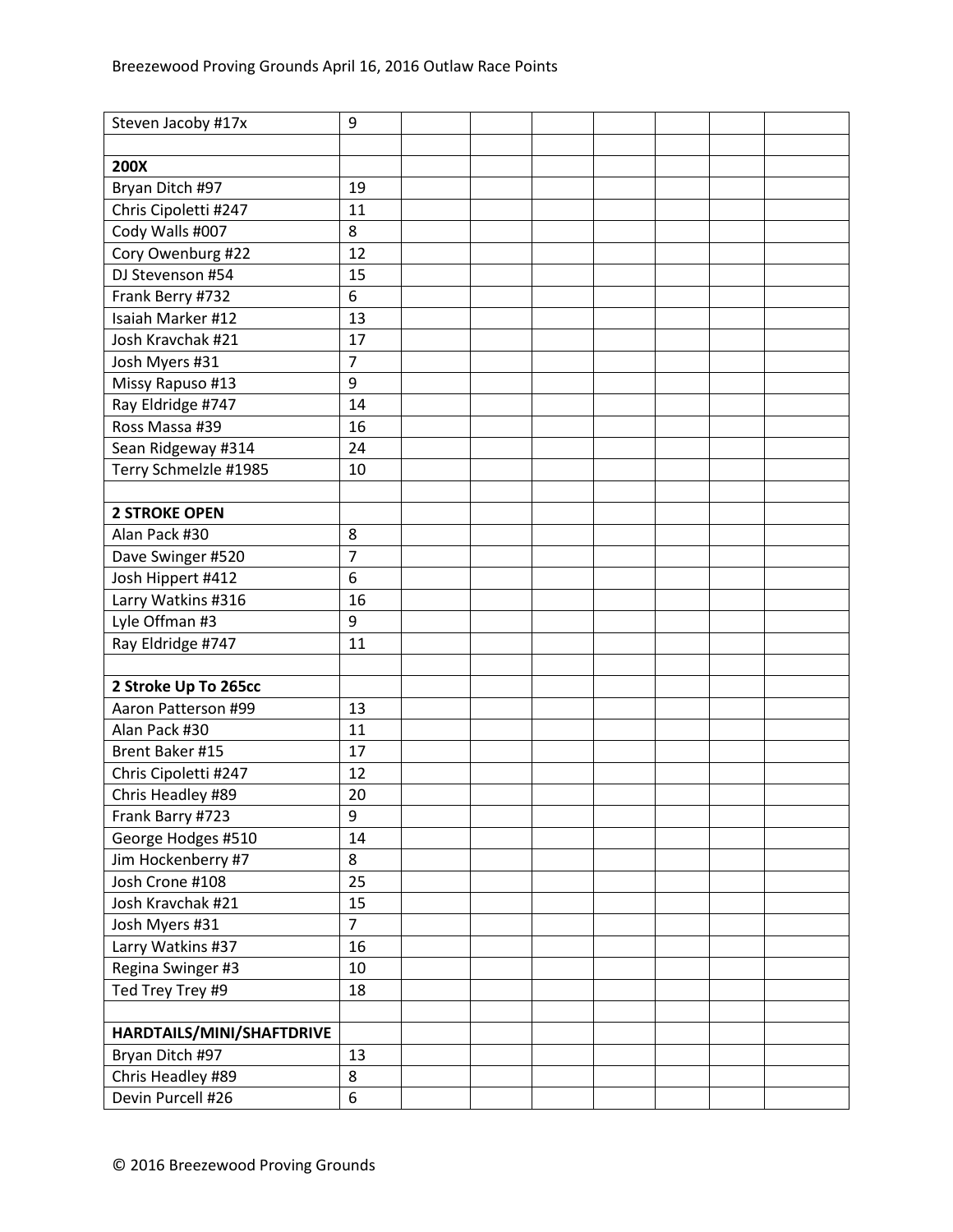| <b>KIDS OPEN</b>   |                |  |  |  |  |
|--------------------|----------------|--|--|--|--|
| David Swinger III  | $12\,$         |  |  |  |  |
| Wesley Franke #773 | $\overline{7}$ |  |  |  |  |
|                    |                |  |  |  |  |
|                    |                |  |  |  |  |
|                    |                |  |  |  |  |
|                    |                |  |  |  |  |
|                    |                |  |  |  |  |
|                    |                |  |  |  |  |
|                    |                |  |  |  |  |
|                    |                |  |  |  |  |
|                    |                |  |  |  |  |
|                    |                |  |  |  |  |
|                    |                |  |  |  |  |
|                    |                |  |  |  |  |
|                    |                |  |  |  |  |
|                    |                |  |  |  |  |
|                    |                |  |  |  |  |
|                    |                |  |  |  |  |
|                    |                |  |  |  |  |
|                    |                |  |  |  |  |
|                    |                |  |  |  |  |
|                    |                |  |  |  |  |
|                    |                |  |  |  |  |
|                    |                |  |  |  |  |
|                    |                |  |  |  |  |
|                    |                |  |  |  |  |
|                    |                |  |  |  |  |
|                    |                |  |  |  |  |
|                    |                |  |  |  |  |
|                    |                |  |  |  |  |
|                    |                |  |  |  |  |
|                    |                |  |  |  |  |
|                    |                |  |  |  |  |
|                    |                |  |  |  |  |
|                    |                |  |  |  |  |
|                    |                |  |  |  |  |
|                    |                |  |  |  |  |
|                    |                |  |  |  |  |
|                    |                |  |  |  |  |
|                    |                |  |  |  |  |
|                    |                |  |  |  |  |
|                    |                |  |  |  |  |
|                    |                |  |  |  |  |
|                    |                |  |  |  |  |
|                    |                |  |  |  |  |
|                    |                |  |  |  |  |
|                    |                |  |  |  |  |